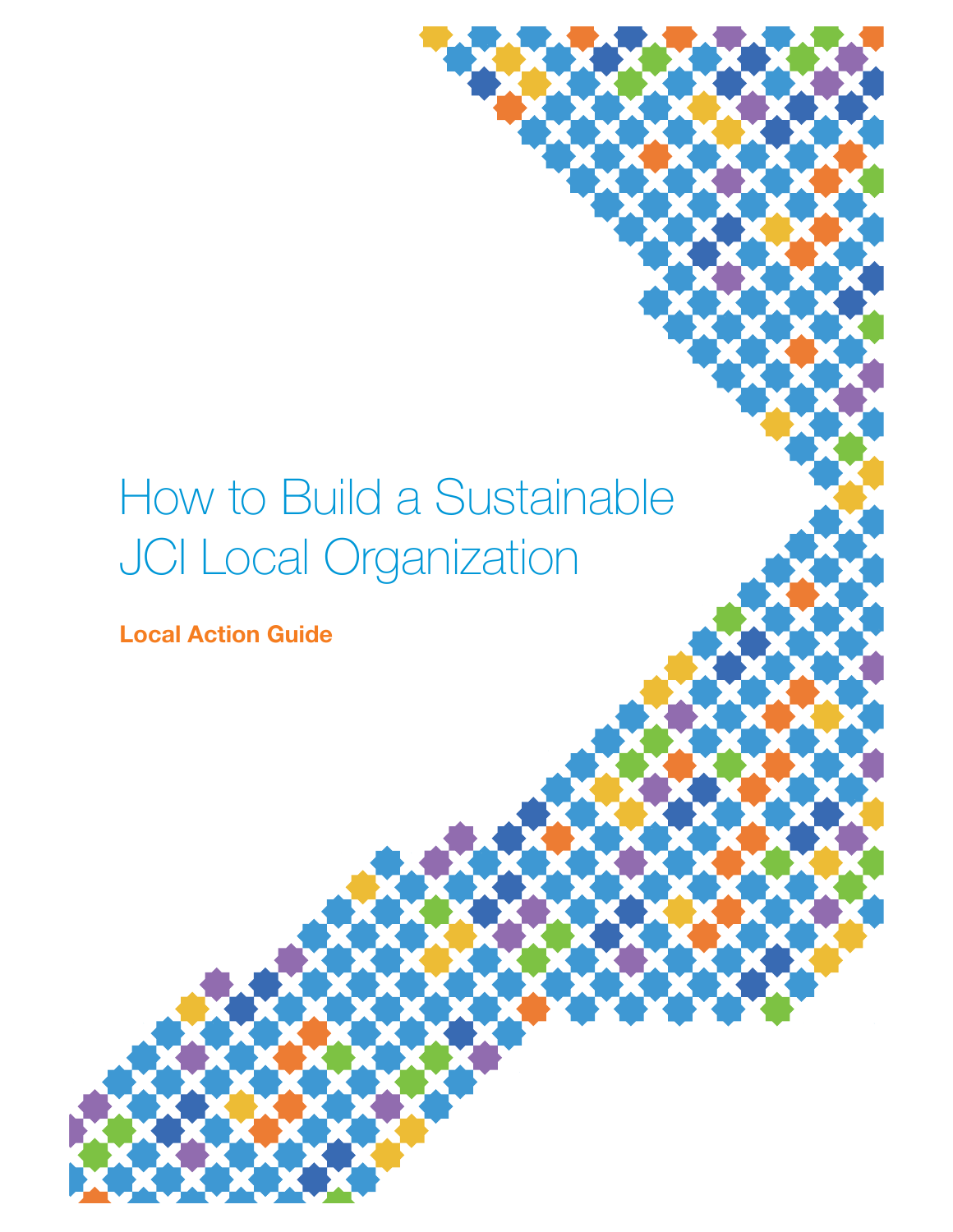# pening Letter **Letter from JCI Secretary General**



As a grassroots organization it is JCI Local Organizations that work each and every day worldwide to create positive change. Global impact can only be achieved by local communities joining together to take ownership for both their problems and their solutions. JCI Local Organizations have the opportunity, ability and motivation to enable their community to unite all sectors of society to achieve sustainable impact.

Each individual JCI member is part of a JCI Local Organization, a body of like-minded individuals committed to creating positive change in their local community. Each JCI Local Organization is afliated to a JCI National Organization that together connects to create JCI. This network of nearly 5000 Local Organizations is constantly working each and everyday to achieve the JCI Mission of providing development opportunities that empower young people to create positive change.

As JCI continues to exist in a changing world, it is important that our organization adapts and evolves with these changes. While the JCI Mission and Vision will stay constant, we must define new goals and strategies that will propel us into the future. JCI will be the organization that unites all sectors of society to create sustainable impact. To achieve this long-term goal and expand our impact, JCI must continue to engage and empower young people to enable their community to achieve sustainable impact.

The How to Build a Sustainable JCI Local Organization Local Action Guide is developed based of of the JCI Impact Strategy. This strategy follows a needs-focused, community-based approach to starting new JCI Local Organizations. This guide is just one of several resources prepared by JCI World Headquarters to support you. While the process of starting a new Local Organization will look diferent depending on the community you target, there is a general process you can follow to guide such eforts. That process and other helpful tips are outlined in this guide.

We welcome your comments, criticisms and suggestions so that we may continually improve our services to you.

Sincerely,

RSAY

Arrey Obenson JCI Secretary General

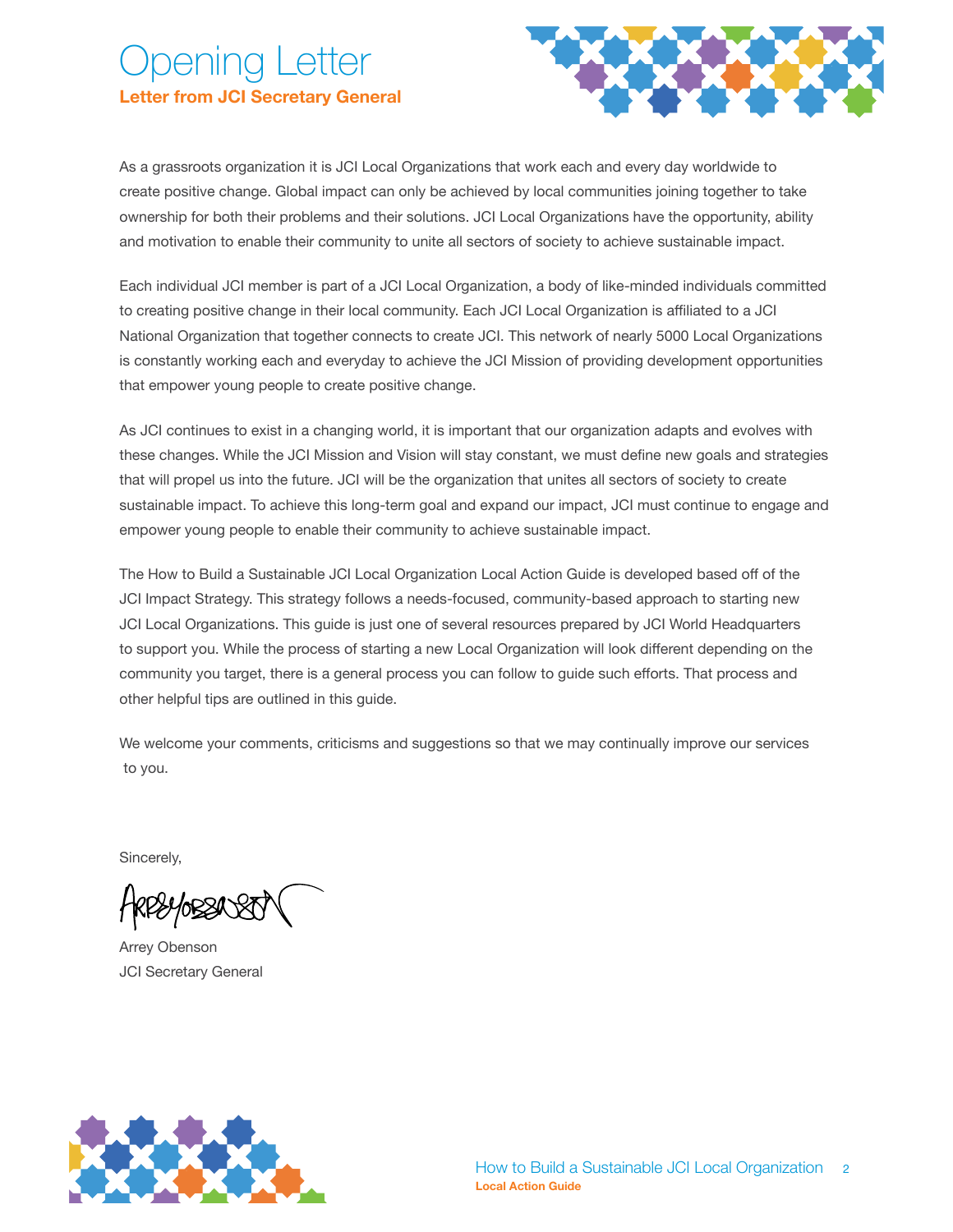# **Contents**



| a. Timeline for Starting a New JCI Local Organization |
|-------------------------------------------------------|
| <b>b. JCI Impact Strategy Infographic</b>             |

- c. JCI Impact Strategy Implementation Plan
- d. JCI Impact Strategy Local Action Guides
- e. Affiliation Checklist
- f. Membership Application
- g. Sample Letter to Community Stakeholders
- h. Sample Press Release

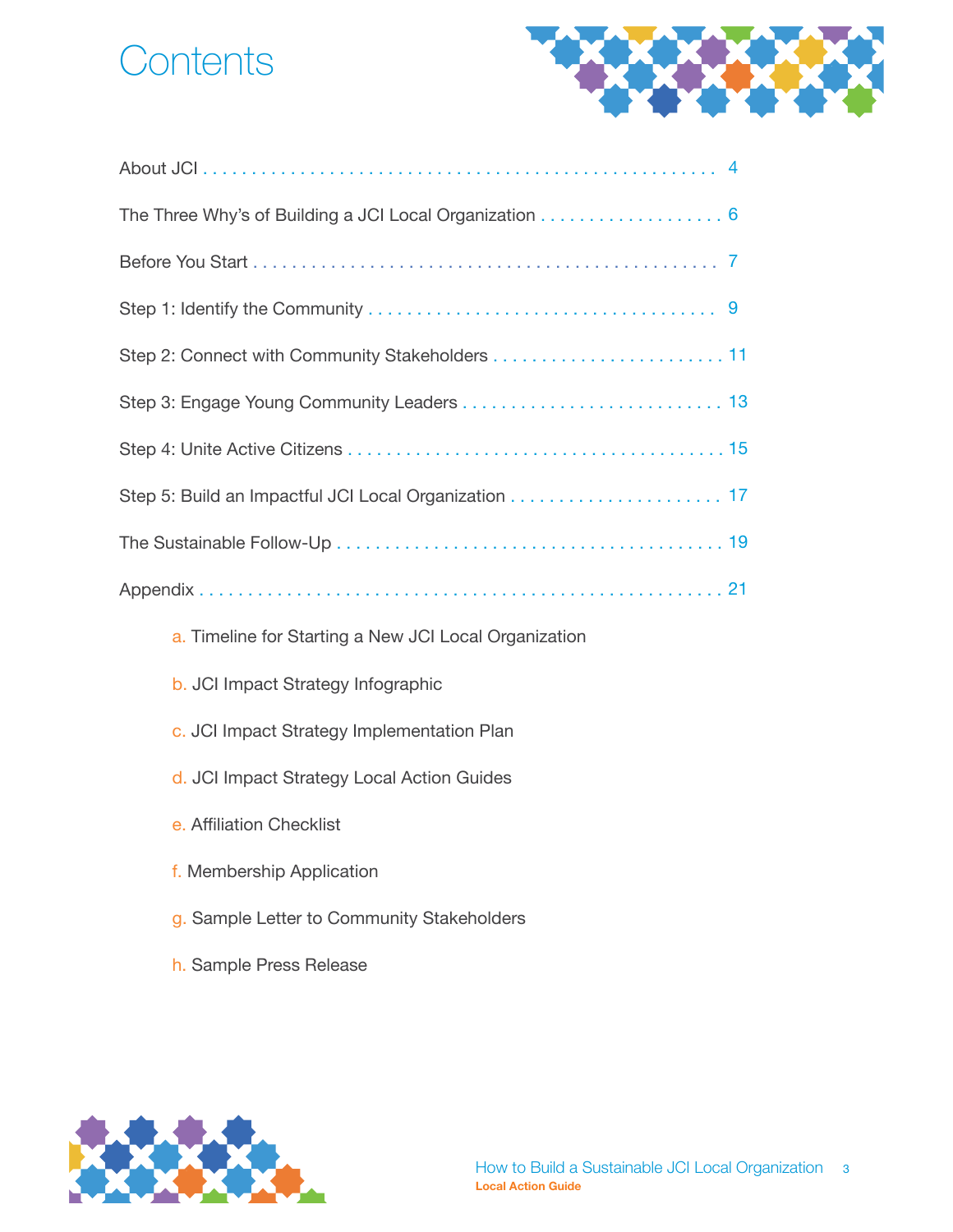



### JCI Mission

To provide development opportunities that empower young people to create positive change.

#### JCI Vision

To be the leading global network of young active citizens.

#### JCI Values

That faith in God gives meaning and purpose to human life;

That the brotherhood of man transcends the sovereignty of nations;

That economic justice can best be won by free men through free enterprise;

That government should be of laws rather than of men;

That earth's great treasure lies in human personality;

And that service to humanity is the best work of life.

### JCI – Junior Chamber International

JCI is a membership-based nonprofit organization of young active citizens ages 18 to 40, who are dedicated to creating positive change in their communities. Each JCI member shares the belief that in order to create lasting positive change, we must improve ourselves and the world around us. JCI members take ownership of their communities by identifying problems and creating targeted solutions to create sustainable impact.

#### Our Philosophy

As global citizens, we all have rights and responsibilities, as well as shared goals. Through active citizenship, we promote social responsibility and work toward goals that beneft our communities and the world. JCI members embrace new ideas, collaboration and diversity. Guided by the passion to transform their lives and the world, JCI members have the courage to address the critical challenges of our time.

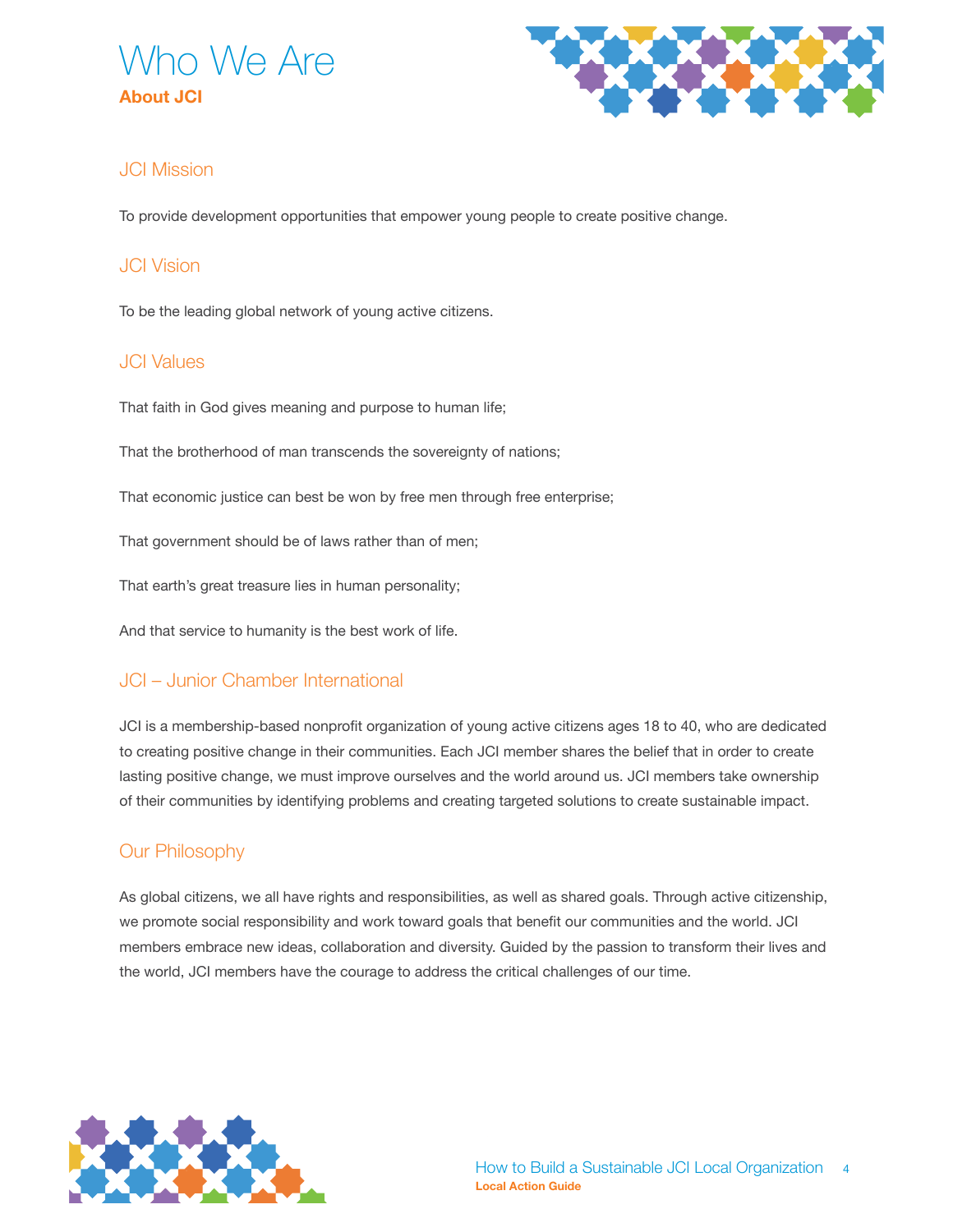



# JCI Around the World

With around 5,000 JCI Local Organizations in more than 120 countries, JCI forms a vibrant global community of nearly 200,000 active citizens. All members belong to a JCI Local Organization where they focus on finding solutions to local issues. The collective action of all JCI Local Organizations forms a global grassroots movement, empowering members to lead global change with thoughts, words, actions and results.

### The JCI Active Citizen Framework

The JCI Active Citizen Framework provides a methodology for running sustainable, needs-based projects that create measurable results. The framework aims to empower and activate young people to take ownership of their communities. The process starts with assessing community needs. Members then create sustainable projects that produce tangible results and measurable societal development. By engaging partners and evaluating results, JCI members ensure their projects deliver efective positive change.

### The History of JCI

JCI's founder Henry Giessenbier Jr. decided to take responsibility for the progress of his community when he established JCI's frst Local Organization in St. Louis, USA in 1915. When delegates from eight countries met in Mexico City in 1944, they agreed it was time to officially form Junior Chamber International (JCI). This tradition of uniting young active citizens across cultures, backgrounds and borders fueled the JCI Movement and set the groundwork for taking action to create a better world.

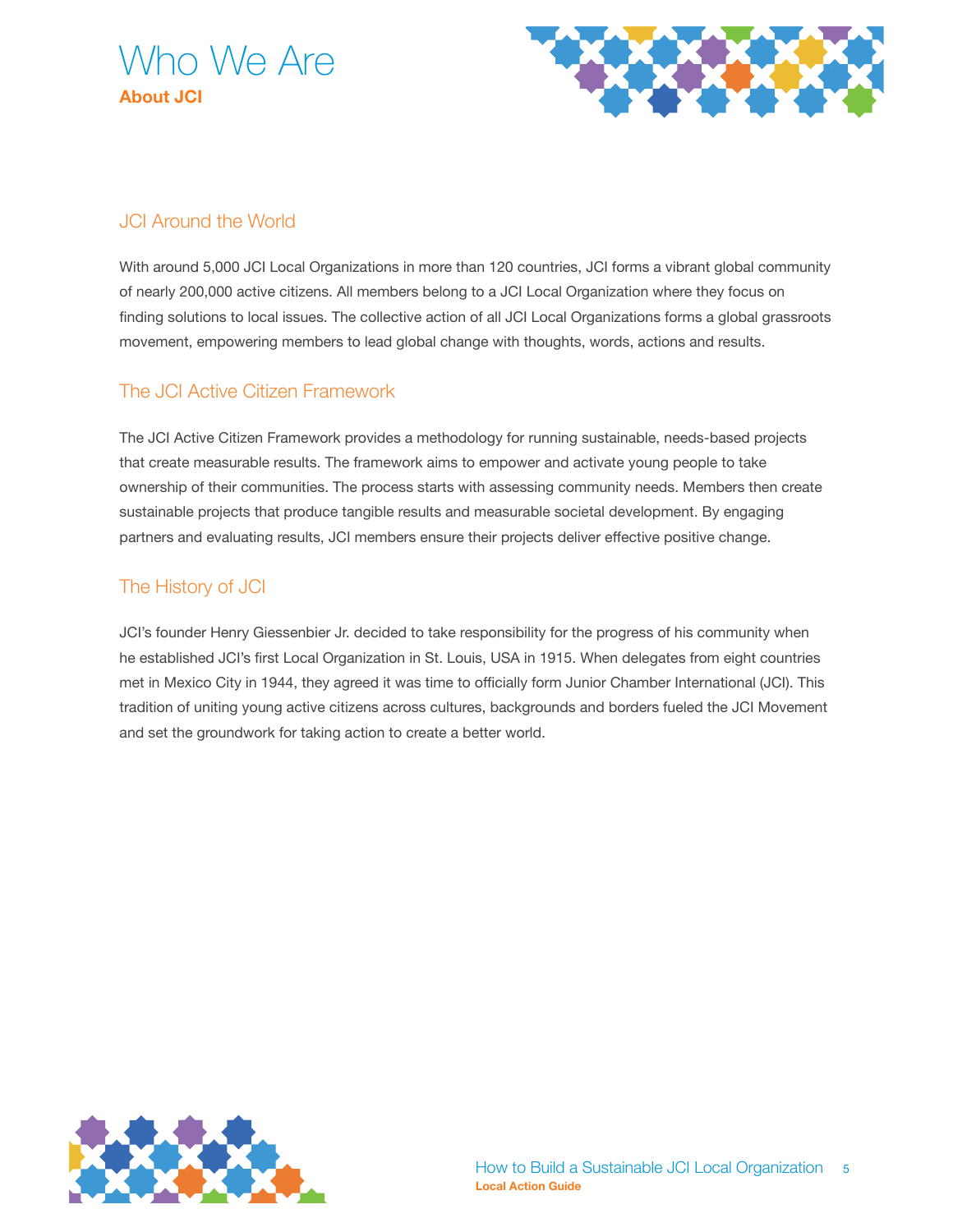# Why? **The Three Why's of Building a JCI Local Organization**



# Why Organize With Like-Minded Individuals?

When individuals with similar beliefs, passions and goals come together their shared views not only unite them but also empower them. In the process of organizing with citizens of similar principles, those same individuals are also enabled to access their own personal and collective power and employ that power toward achieving shared goals. In an empowered organization, there is clarity of vision, shared purpose and empowered individuals who understand their responsibilities. Empowered citizens are the foundation for building a prosperous and peaceful society.

# Why Organize in Your Local Community?

Within any community, you will fnd an array of diverse individuals that exercise their own unique personal attitudes. While it is important to unite individuals with similar ideas and beliefs, it is just as important to connect and learn from people who have difering opinions and perspectives. Organizing people who share the same community will ensure diverse ideas on how to improve the community are heard. When there are more ideas, understanding and perspectives contributed when trying to provide community solutions, the more sustainable the impact.

### Why Organize into a JCI Local Organization?

Citizens of any community can unite together, connecting their shared values and diverse ideas. However to be a JCI Local Organization, the community group would need to acquire certain characteristics that create opportunities for the individual members, the organization and the community it serves.

Those opportunities beyond individual and community empowerment include:

- Connection to a leading global network of like-minded young active citizens
- Development of skills like communications, leadership, project management and interpersonal relationships through a learning by doing environment
- An established structure for your group to get organized by utilizing JCI's administrative, organizational and management resources
- Credibility for your group by association with a movement that has a 100 year legacy, an alumni of over 1 million individuals and has transformed the lives of 1 billion individuals across the world
- The knowledge that you are part of a global movement working to inspire active citizenship within the next generation of global leaders

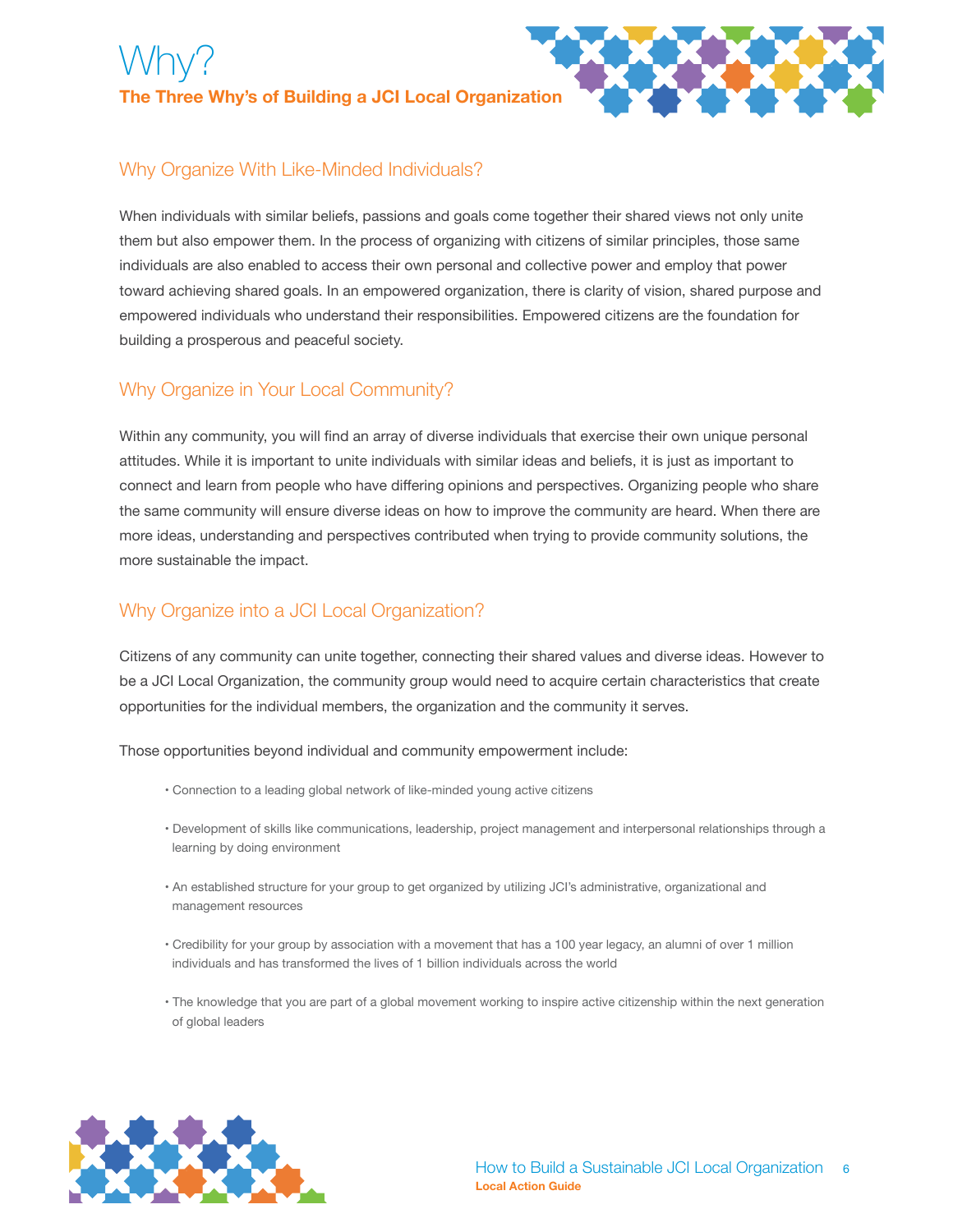# Before You Start **Guidelines to Starting an Organization**



Before you can begin building a sustainable JCI Local Organization, there are a few key items you need to review and ensure you have. This will help put you on the right track while creating a JCI Local Organization that will be sustainable, relevant and impactful within the local community. Use the checklist below to ensure you have everything you need to take action while starting a new JCI Local Organization.

# Form a Committee

 $\sim$ 

 $\checkmark$ 

While starting a JCI Local Organization, you need a group of committed JCI members or young active citizens who can be guided by a motivated leader. Since creating a Local Organization can take time, ensure your committee is committed, enthusiastic and motivated to see this efort through completion.

### Have Knowledge of JCI

The committee should collectively have the correct knowledge of JCI, its mission, vision, values and more. Since JCI is a nonprofit organization, fulfilling the mission is the main purpose of all local, national and international activities. However, the committee should have specifc knowledge of how the organization at all of these levels achieves the JCI Mission, from JCI Programs to JCI Skills Development trainings to the JCI Active Citizen Framework.

# Understand the Strategy

If you have never started a JCI Local Organization, then before you do, be sure to read through this guide and familiarize yourself with the JCI Impact Strategy. Having an understanding of the strategy will better prepare you on how to engage a community and create a JCI Local Organization.

# Create a Timeline for Work

In the guide, there is a recommended time for how long each step should take. Based on that information, your own resources, schedule and team, create a timeline to keep yourselves on track and accountable for the actions to be taken. Consider utilizing the JCI Impact Strategy Implementation Plan Template to help you plan and keep track of actions, deadlines and more.

### Determine Costs and Budget

Starting a new JCI Local Organization requires resources. As you create your timeline for work, consider if there are any costs associated with the actions to be taken. Be sure to include the work associated with acquring sponsors and support to help cover the costs of starting a new Local Organization.

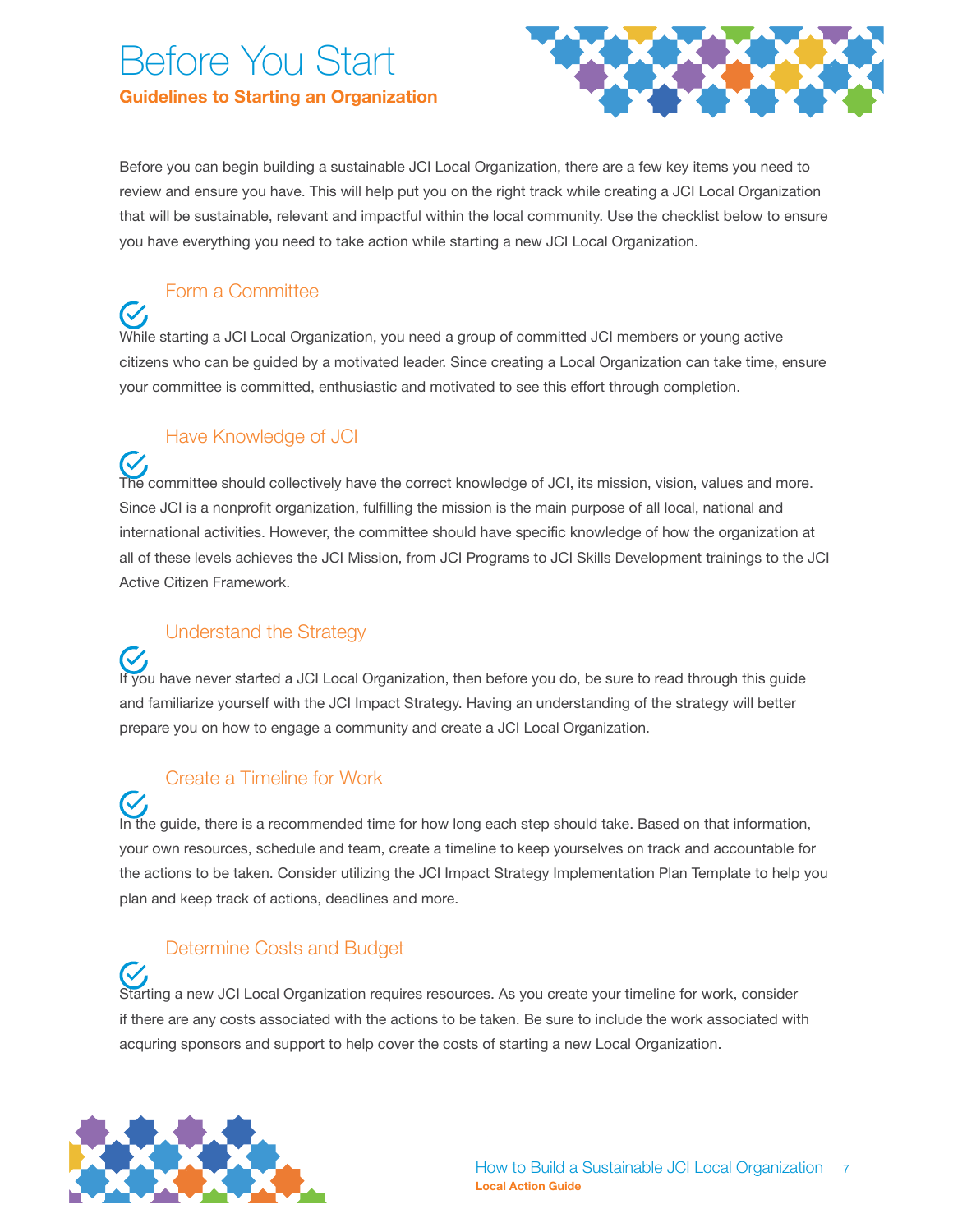# Before You Start **Guidelines to Starting an Organization**



# Distribute Responsibilities

As your committee reviews the steps required to start a JCI Local Organization while also creating a timeline for those actions, determine who will be responsible for what. Try and match the skills and knowledge needed to the committee member who has those understandings.

# $\mathcal{G}$  Be Prepared with Materials

There are a number of resources that have been created by JCI to help you introduce the organization to communities in which we do not exist. From informative presentations, to brochures to videos and more, JCI has developed a number of marketing and communication materials to support you. Discover these resources on the JCI Library before you begin so you are prepared when entering the community to engage local citizens.

# $\sigma$ , Know the Rules

Prior to starting a JCI Local Organization, it is important to thoroughly understand your JCI National Organization's bylaws and policies relating to the creation and afliation of new JCI Local Organizations. Investigate the expectations of your National Organization. Various countries and regional governments also have specifc laws and regulations that must be adhered to when it comes to incorporating or recognizing an NGO. At the international level, JCI has certain policies and protocols that are also in efect. All inquiries pertaining to extension procedures at the international level should be directed to the JCI World Headquarters.

# Ensure Follow-Up Engagement

Your work does not end with the establishment of a new JCI Local Organization. There is continuous followup, engagement and support that will need to be provided to ensure the continued existence of the new organization. Before starting a JCI Local Organization, ensure that your committee, past JCI members, nearby existing Local Organizations and even the National Organization will be prepared to support the new organization when needed.

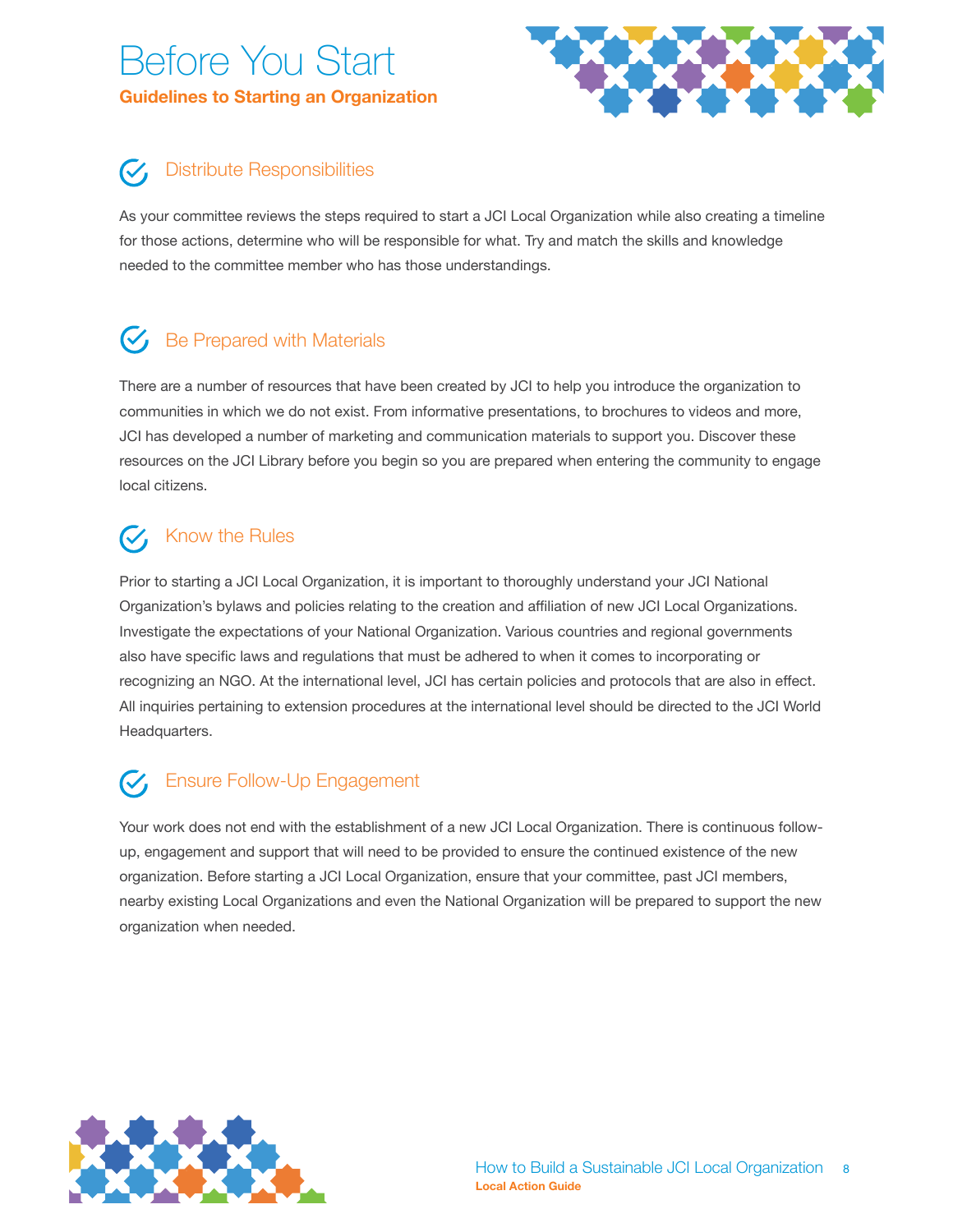# Step 1: **Identify the Community**



The most sustainable and impactful JCI Local Organizations are those that have deep roots and support within the community. To build such organizations in local communities, frst requires identifying and understanding the community. Therefore, conducting a community needs and SWOT analysis through research, community engagement and exploration is necessary.

### Actions to Identify the Community:

1. Identify the community you wish to target and determine the border and boundaries that you will work within.

#### Where to Start a JCI Local Organization

It is possible to start a JCI Local Organization in the neighboring cities that lack JCI Local Organizations but also in the city or town in which your own Local Organization operates. In a large city, one organization is usually insufficient. Any city, suburb, town or village with at least 50 motivated young people between the ages of 18 and 40 can be home to a JCI Local Organization.

- 2. Research the community and gather existing information and data.
	- a. Search online for demographic data (population trends, age ratios, employment statistics, etc.)
	- b. Review local newspapers and publications.
	- c. Reach out to local government, universities and hospitals for studies or surveys conducted around the community.
	- d. Meet with any local citizens or stakeholders you know personally to learn about the culture of the community.

#### Learn from the Community

While community stakeholders can connect you to young leaders, they can also inform you about the culture of the community. By meeting with government officials, business leaders and civic organizations, you can understand their vision for the future of the community and learn how JCI can provide members with the skills and knowledge to fulfill such a vision.

3. Analyze the information collected to determine and familiarize the committee with the greatest needs afecting the local community.

#### Demonstrate Relevance

As you continue to engage stakeholders and citizens, speak specifcally to the needs identifed and the challenges of the community to demonstrate the organizations commitment to addressing those local needs.

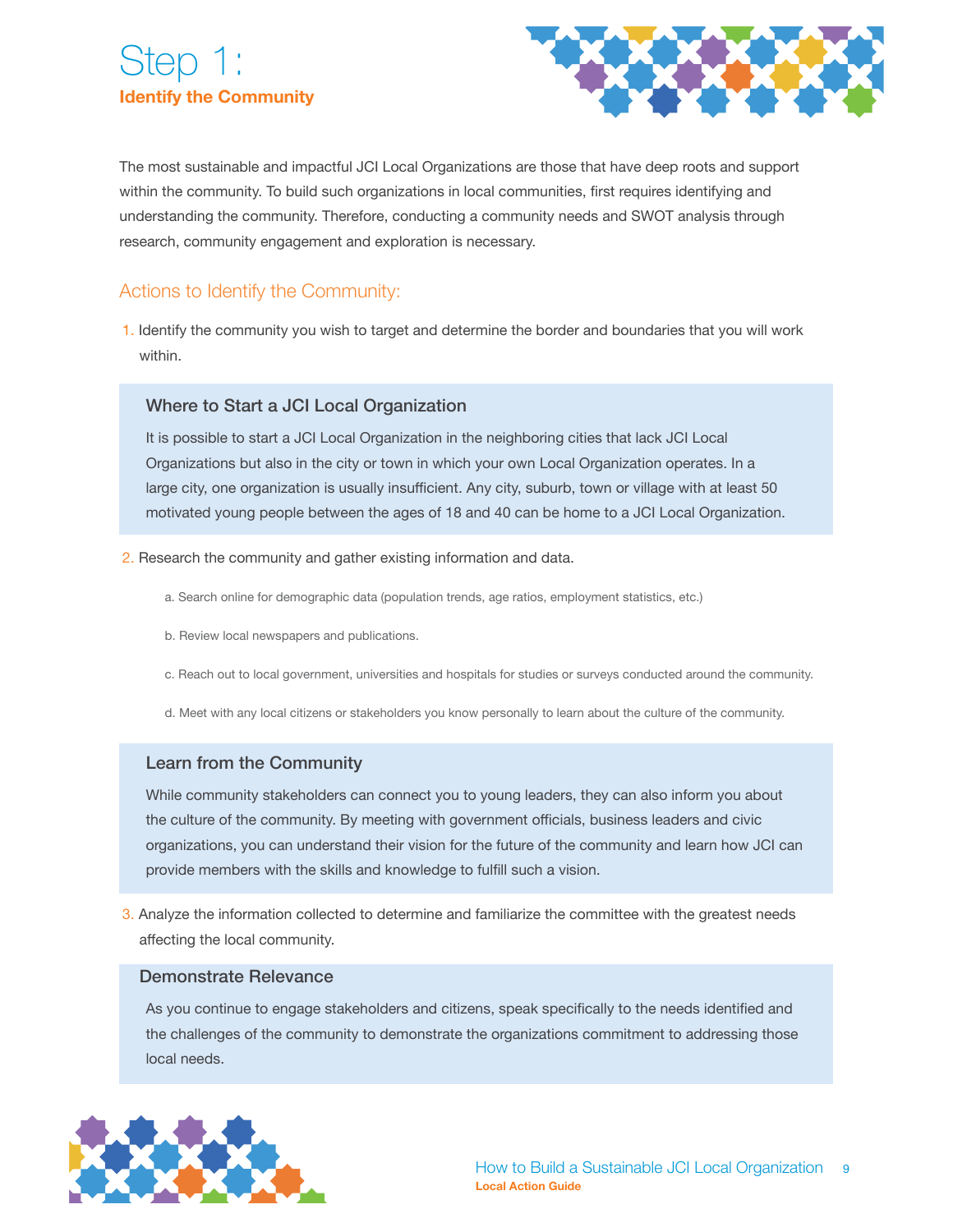# Step 1: **Identify the Community**



4. Conduct a SWOT Analysis outlining the community's strengths, weaknesses, opportunities and threats.

| <b>Community SWOT</b><br>Analysis                     | Helpful to enabling the community<br>to achieve sustainable impact. |                                                                        | Harmful to enabling the community<br>to achieve sustainable impact. |                                                                         |  |
|-------------------------------------------------------|---------------------------------------------------------------------|------------------------------------------------------------------------|---------------------------------------------------------------------|-------------------------------------------------------------------------|--|
| Internal attributes of the<br>organization/community  | <b>STRENGTHS</b>                                                    | Large youth population                                                 | ၯ<br>SSE<br>S<br>WEAKNE                                             | No sense of community                                                   |  |
|                                                       |                                                                     | A JCI Local Organization<br>existed there 3-10 years ago               |                                                                     | Strong divisions exist among<br>groups within the community             |  |
|                                                       |                                                                     | Community has strong civil<br>society organizations                    |                                                                     | Population of less than 3000<br>people                                  |  |
| External attributes of the<br>community's environment | ၯ<br>OPPORTUNITIE                                                   | Young people want the<br>opportunity to improve their<br>community     | <b>THREATS</b>                                                      | Most residents work in a different<br>community than the one identified |  |
|                                                       |                                                                     | Community supports<br>engagement of young people in<br>decision-making |                                                                     | There is a trend of young people<br>moving away from the community      |  |

\* The example strengths, weaknesses, opportunities and threats outlined above are real examples that JCI members have encountered that have infuenced their next steps.

5. With your team, determine if sufficient resources exist to target the community and to impact the needs identifed.

#### Next Step:

If sufficient resources do not exist, then identify another community to research and potentially target. If the resources do exist, then use the information gathered to further understand the community's needs and to take the next step to enable the community to achieve sustainable impact by "Connecting with Community Stakeholders."

As you move forward, be sure to inform your JCI National Organization of your plans as well as make your intentions known to the surrounding JCI Local Organizations. They may be able to help or have contacts to assist you. Again if no JCI exists in the country, please consult with JCI World Headquarters or JCI officers from neighboring countries on your effort.

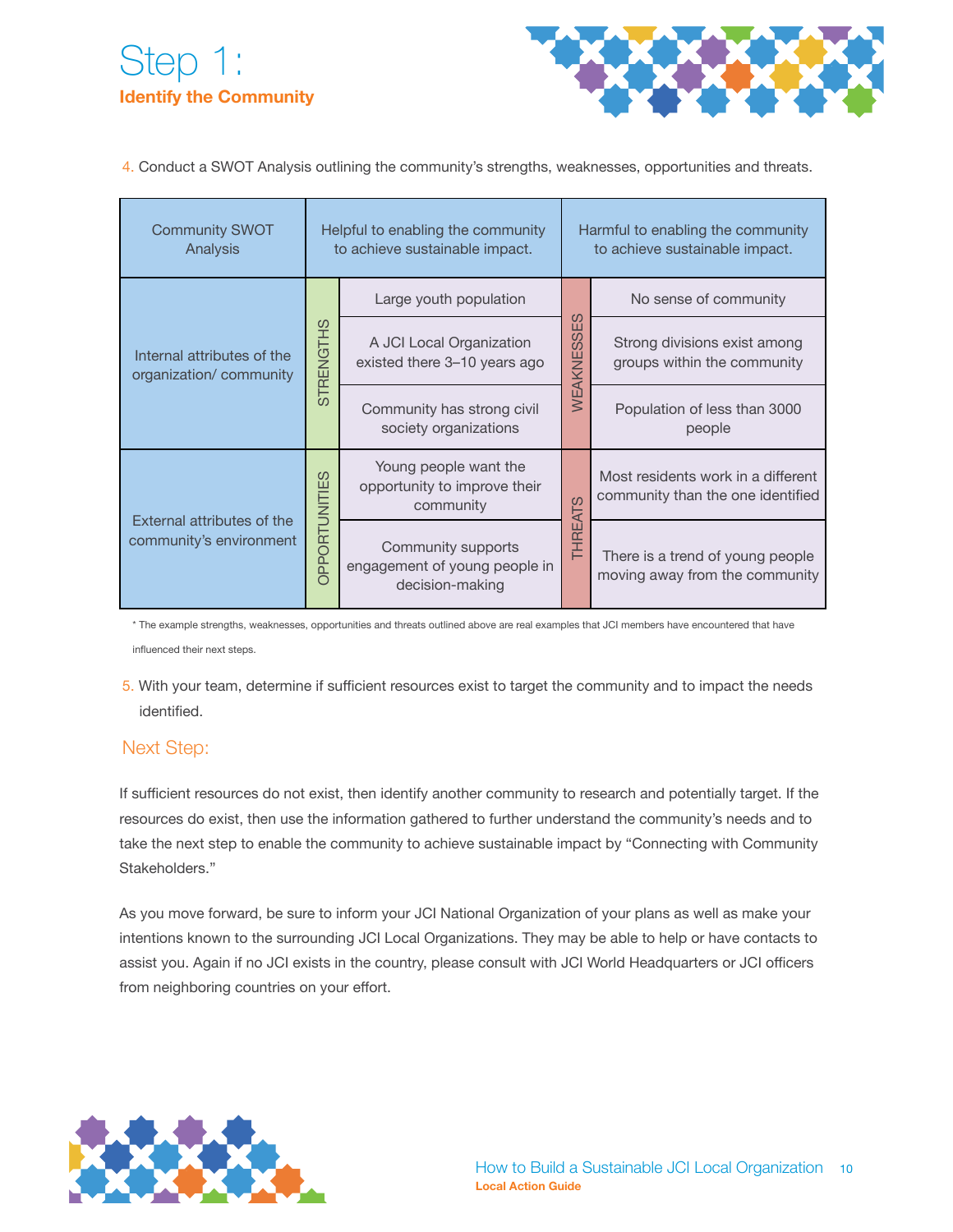# Step 2: **Connect with Community Stakeholders**



To find young, enthusiastic active citizens in the community and those who will support them in their effort to create sustainable impact, we must immerse ourselves into the community and connect with community stakeholders.

### Actions to Connect with Community Stakeholders:

- 1. Review the information collected during Step 1: Identify the Community, to identify community stakeholders who:
	- a. Should know a JCI Local Organization intends to or does exist in the local community
	- b. Can further inform you about the community's needs
	- c. Can support you in your future eforts to formulate targeted solutions around the community's greatest challenges
	- d. Can refer you to young community leaders or other stakeholders that can help meet these objectives

2. Research important stakeholders identifed and begin collecting their information into an organized spreadsheet to easily be able to connect with them throughout the process.

| <b>Stakeholder</b><br><b>Name</b>                                                                                                       | Sector of<br><b>Society</b> | Contact<br>Person | Email                     | <b>Phone Number</b> | <b>Address</b>     | Important<br>Information                            |
|-----------------------------------------------------------------------------------------------------------------------------------------|-----------------------------|-------------------|---------------------------|---------------------|--------------------|-----------------------------------------------------|
| Local<br>Chamber of<br>Commerce                                                                                                         | <b>Business</b>             | Mr. Citizen       | citizen@ local<br>chamber | (555) 855-5555      | 123 Impact<br>Ave. | Past JCI member<br>Have young<br>professional group |
| Tip: Identify at least 20 different stakeholders from all sectors of society to begin. This will offer ample diversity and opportunity. |                             |                   |                           |                     |                    |                                                     |

3. Initiate communications with the individual stakeholders listed, through telephone or email, and request an in-person meeting.

- a. You can also conduct group meetings with similar stakeholders or have meetings via telephone. Some stakeholders may request more information before meeting.
- b. Do not be discouraged if they say no. Some stakeholders are not in a position to learn about new opportunities in their community.

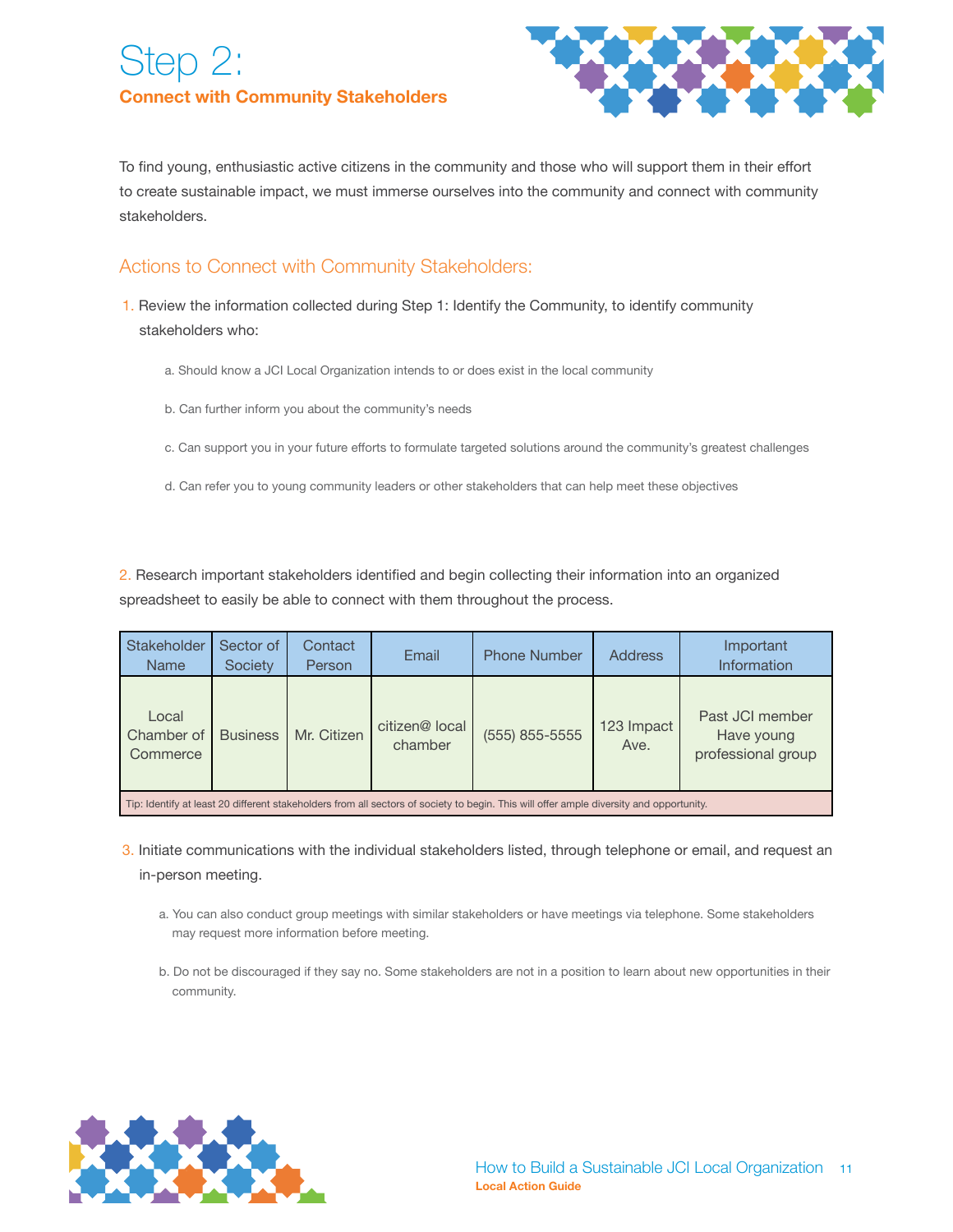

#### Where to Begin

If you are unsure about which stakeholders to start with, begin with the Mayor of the local community, town or city. They are knowledgeable about the challenges the community faces and can often provide a variety of referrals for future contacts.

- 4. Add the dates, time and locations of scheduled meetings to a shared committee calendar. Be sure that those knowledgeable about JCI and the community's needs attend the meeting.
- 5. Your stakeholder meeting should be conducted in a way that:
	- a. Demonstrates your commitment to solving local needs
	- b. Listens to the needs of the stakeholder
	- c. Gathers further information about the community's greatest needs
	- d. Asks for referrals to young community leaders who have the skills, time and passion to enable their community to achieve sustainable impact

#### Referrals to Young Leaders

This is the most important thing for you to walk away with after each meeting. While each stakeholder has valuable input about the community's culture, you can not move forward while starting a JCI Local Organization without first connecting to young leaders.

6. Following the meeting, add important information and outcomes of the meeting to your organized stakeholder information.

| Initial Meeting Date | Important Things<br>Learned | <b>Referrals Gained</b> | On-Going<br>Communication |
|----------------------|-----------------------------|-------------------------|---------------------------|
|----------------------|-----------------------------|-------------------------|---------------------------|

7. Continue to repeat the process of Connecting with Stakeholders till you have identifed, met and engaged at least five young community leaders who can be the foundation from which you will enable the community to achieve sustainable impact.

#### Next Step:

As you connect with community stakeholders, you may find that sometimes you find one or two community leaders very early while the others may take longer to identify. Therefore, it is important to keep the young community leaders who have demonstrated their commitment engaged and passionate about creating sustainable impact with JCI until you have identified all five.

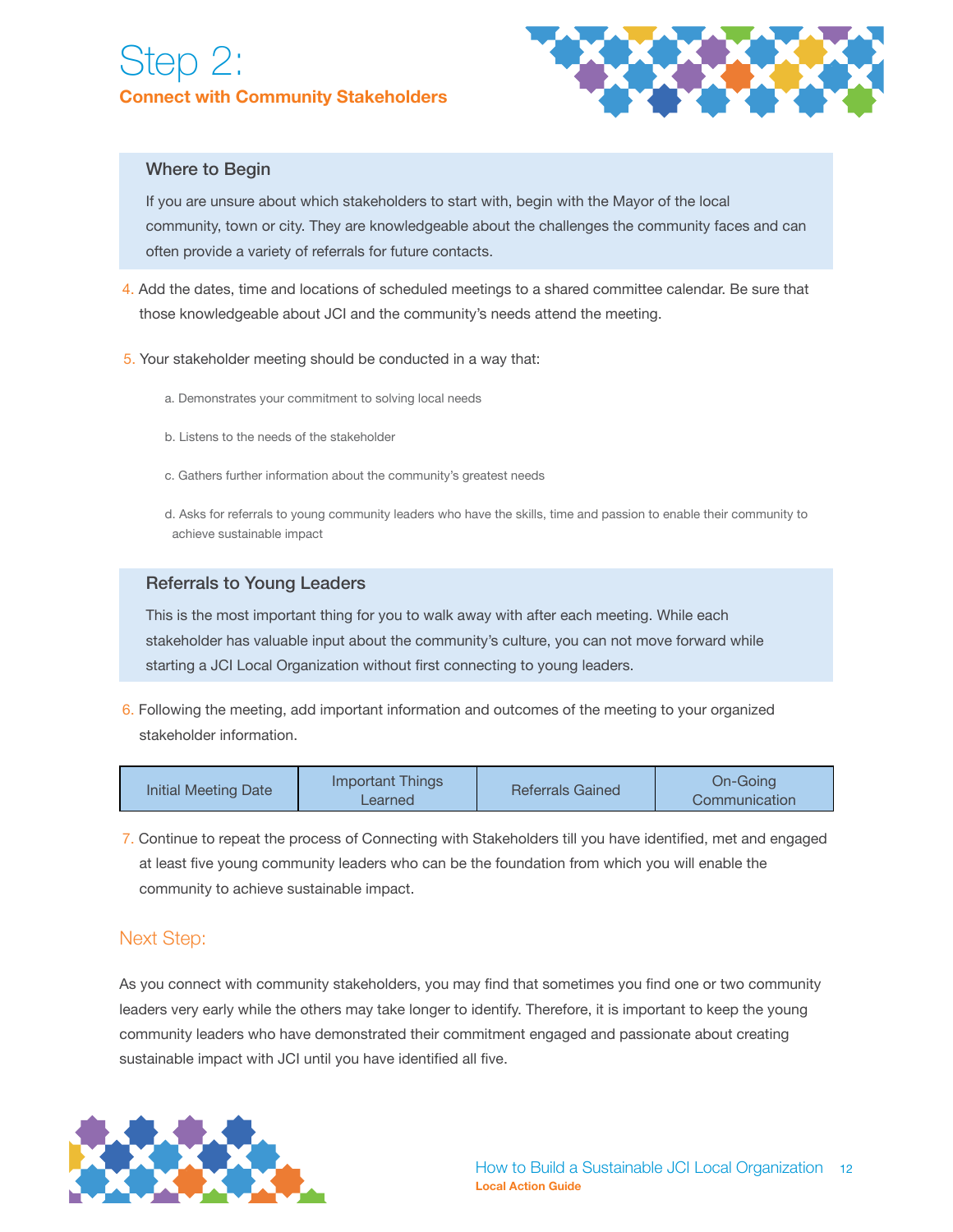# Step 3: **Engage Young Community Leaders**



Sustaining the JCI Movement within local communities requires a central group of young leaders who not only believe in the JCI Mission but also in creating a more prosperous and peaceful community.

While searching for young community leaders and potential enablers of community impact, JCI will look for active citizens who take an interest in the well being of their communities and demonstrate a commitment to tackling problems to provide sustainable solutions. It is important that we identify individuals who have the motivation and capacity to be active within JCI and the community, and also bring fresh ideas and a new perspective to addressing the challenges facing the community.

#### Characteristics of a Young Community Leader

- Identifed as a leader during Step 2: Connect with Community Stakeholders
- Between the age of 25–32 to ensure the needed skill set and potential 8-year long-term commitment to the organization
- Lived within the community for at least two years and is well connected to other individuals and civic organizations
- Flexible with time in order to assist starting a new JCI Local Organization
- Interest in sustainable organizations and building efective projects
- Open minded about new opportunities and willing to explore new ideas
- Energetic, passionate, knowledgeable and sociable

### Actions to Engage Young Community Leaders:

1. Review the outcomes of your stakeholder meetings to create a list of potential young community leaders who could be the successful foundation for the new Local Organization.

#### List of Potential Leaders

While you only need to engage at least five young leaders, developing a list of at least 10 young people would be helpful since chances are not all of them can or will commit to helping start the new JCI Local Organization.

- 2. Organize a meeting with the leaders identifed to introduce the idea of creating a new JCI Local Organization in the community and communicate how they have been identifed as a potential leader of this new organization. (It may help to mention that the mayor or other leaders recognized them)
- 3. Garner commitments from at least five young community leaders to not only be members of the new Local Organization but also to help spread the word and start the new Local Organization.

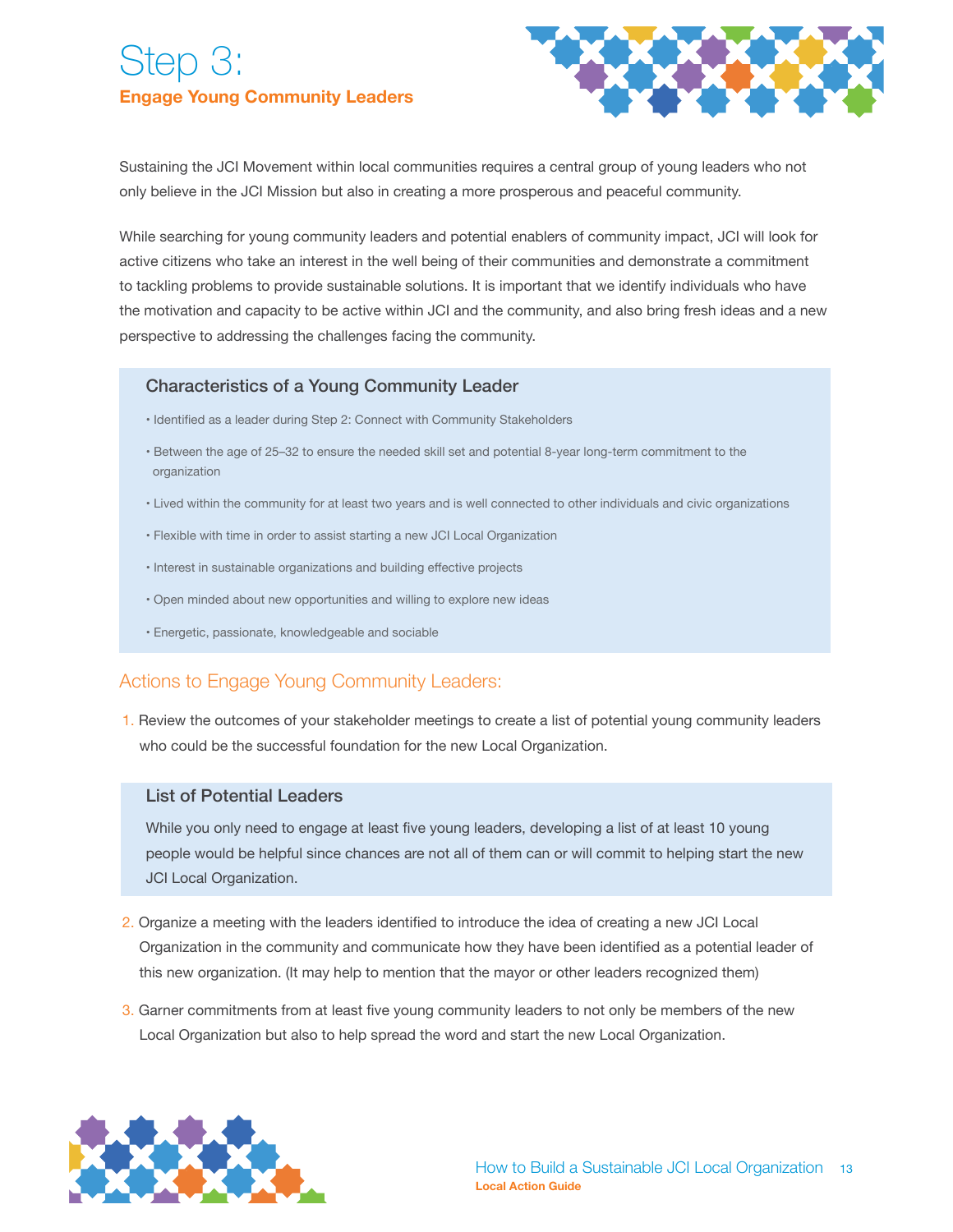

#### Garner Commitments

Acquiring commitments might require you to continually communicate with each individual to ensure they understand their role as an agent of change within the Local Organization and the community. This is important, as you will probably not get all fve commitments at once. Since it is recommended that you need five committed young leaders before moving forward, it is recommended that you and your committee think of creative ways to keep them engaged.

- 4. Maintain engaging with leaders as you garner commitments through empowering and inspirational activities that include:
	- a. Invite them to attend the meetings of nearby existing JCI Local Organizations to learn more about the organization and how it operates.
	- b. Organize meetings with local, regional and national leaders to showcase the young leaders commitment to enable JCI to exist within their local community.
	- c. Invite the individuals to join you during your stakeholder meetings to learn more about the community's needs, identify other young leaders to take on the role as a founding member of the JCI Local Organization.
	- d. Invite the young leaders to participate in JCI events, projects and activities hosted by other existing JCI Local Organizations.
	- e. Give the individuals the responsibility to continue investigating the community's needs so that they can begin formulating relevant projects and activities to get the new organization started.

#### Next Step:

It is important that at least fve young community leaders have been identifed and have expressed their commitment to help start the JCI Local Organization in the community before moving forward. Once they have engaged with the JCI Movement, the next step is to empower them to unite young active citizens in the community to establish the JCI Local Organization.

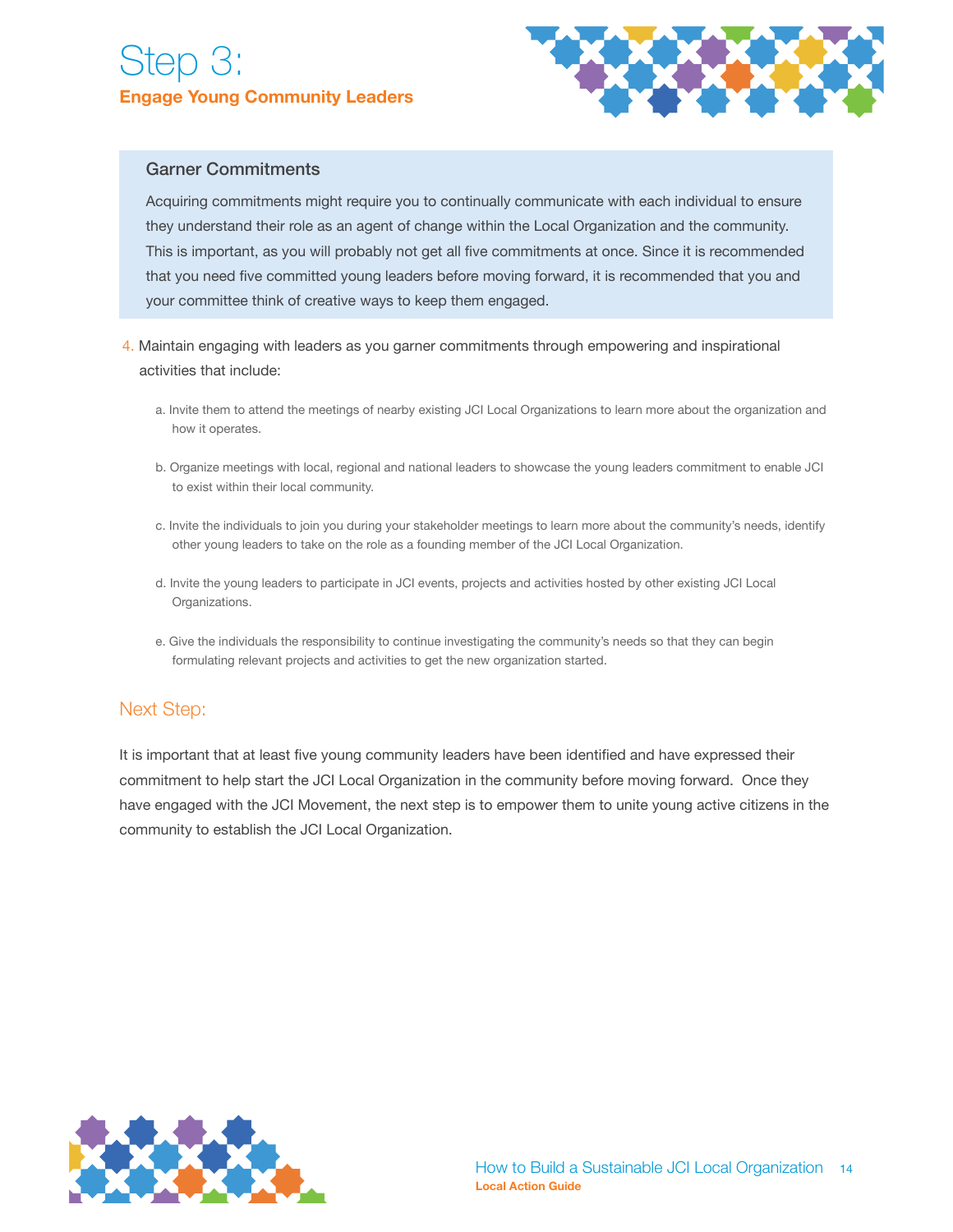# ten 4: **Unite Active Citizens**



Once you have identified the five young community leaders who are the foundation for a strong JCI Local Organization, it is time to promote the opportunity to the community. Empower the young leaders to build on that foundation by going fve-for-fve, each bringing other young active citizens who can contribute unique skills, knowledge and passion that can be applied toward creating positive change.

It will be your responsibility to work with the young leaders to organize an event where each of their five active citizens can unite through an inspirational presentation and motivating discussion on what a JCI Local Organization can do to better their community.

### Actions to Engage Young Community Leaders:

- 1. Organize a meeting with all five young community leaders to plan an event to unite active citizens. At the meeting discuss the following and assign responsibilities for each task:
	- a. Finalize event logistics including a date, time and location.
	- b. Identify potential vendors that can support the event by providing space, refreshments and/or food for free or at a discounted cost.
	- c. Determine the format of the event.

#### Inspire Active Citizenship

When planning your event to unite active citizens, think of creative ways to engage and empower attendees to get involved with JCI. This can include delivering the JCI: Opportunity to Impact informational presentation, hearing from prominent local stakeholders about the importance of such an organization and brainstorming potential projects that the Local Organization can initiate once established to address local needs.

d. Develop a plan to promote the event.

#### Market the New JCI Local Organization

Once you have all the logistics fnalized for the event, work with the young leaders to promote. Provide resources such as brochures, fyers and posters to post and distribute around town. Work with them to create a press release to announce the event and the new JCI Local Organization to the community. Develop a list of potential attendees to send invitations to. Let the whole community know about JCI!

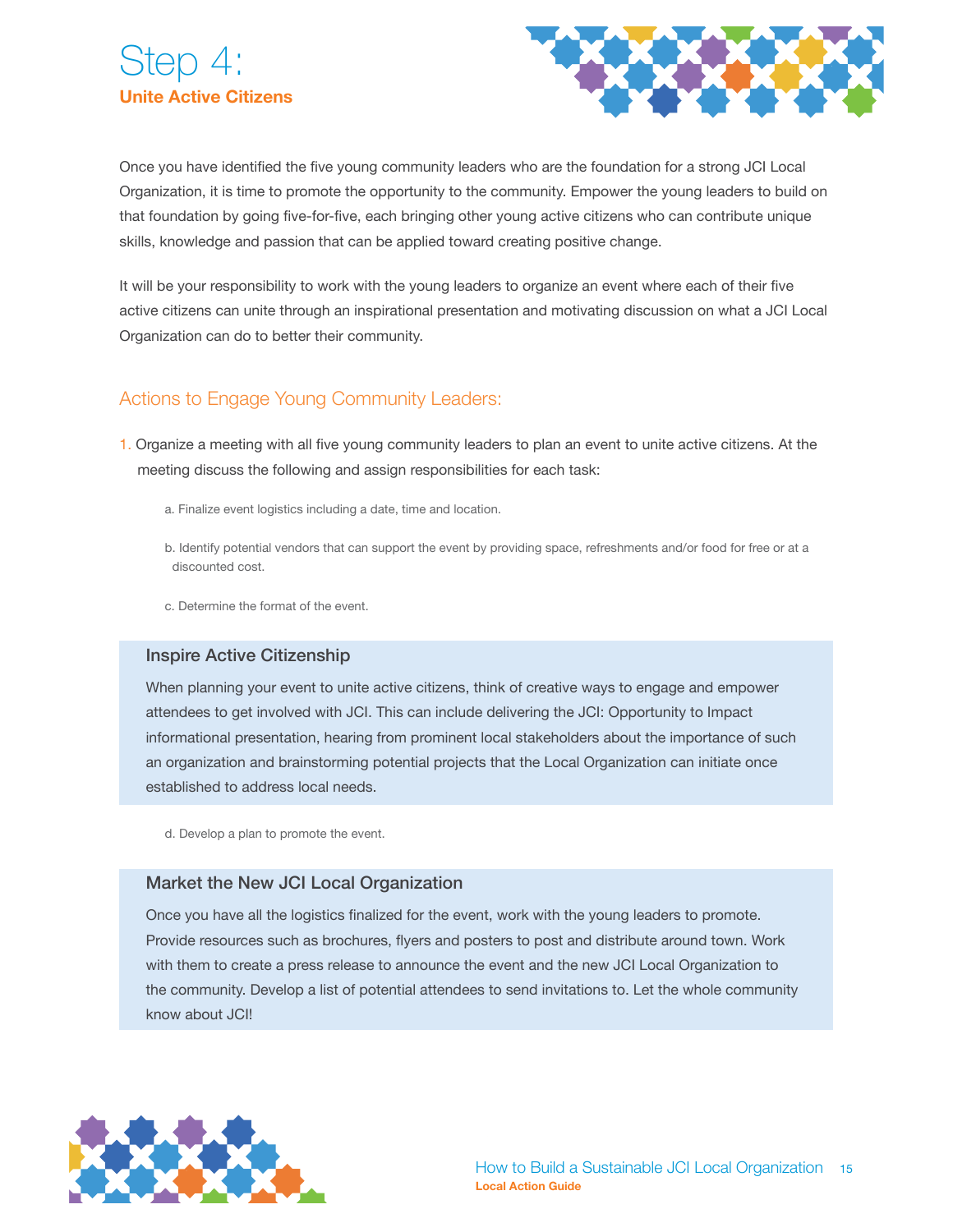



- e. Prepare a follow-up meeting date, time and location to invite everyone who attended the event to, in order to keep them engaged and on track to establish a JCI Local Organization. (This meeting will bring you one step closer to officially establishing and affiliating the JCI Local Organization).
- 2. Challenge the young leaders to go fve-for-fve. If each individual brought at least fve active citizens to the event, total attendance would be 30 young people who want to learn more about JCI. While these 30 individuals may not become potential members, some of them might and they can again connect and refer you to individuals who might want to join.

#### Being a JCI Spokesperson

It is important that the young leaders understand that as they go out and promote the event, they are also promoting JCI and the importance of having such an organization exist in the local community. It is important that the community leaders serve as the JCI spokespeople, recruiting individuals for membership, because they are the ones the community knows, is familiar with and trusts. They will be able to get a lot farther in recruiting members than any outsider will be. If your community leaders have done a good job, often times, everyone in attendance at your event is there to join the JCI Local Organization.

- 3. Prepare a fyer with information about the follow-up meeting to give to all attendees at the event. Try to determine which attendees will join the organization and which will not, so you can better determine the next steps.
- 4. At the event, provide membership applications for anyone who is enthusiastic and committed to joining that evening. The more membership applications you receive at, the closer you are to officially establishing the JCI Local Organization.

#### Next Step:

The next step all depends on the results of the event to unite active citizens. If you had 30 young active citizens attend the event committed to join the organization, flled out an application form and even paid their membership fee (this has happened before), then the next step is plan the frst Local Organization meeting to finalize the establishment and affiliation of the organization.

If your event went diferently, only ofering a dozen or so potential members, continue to conduct meetings, empowering those who have committed to bring their friends and colleagues until you have reached the needed number of members to officially establish the JCI Local Organization in the community.

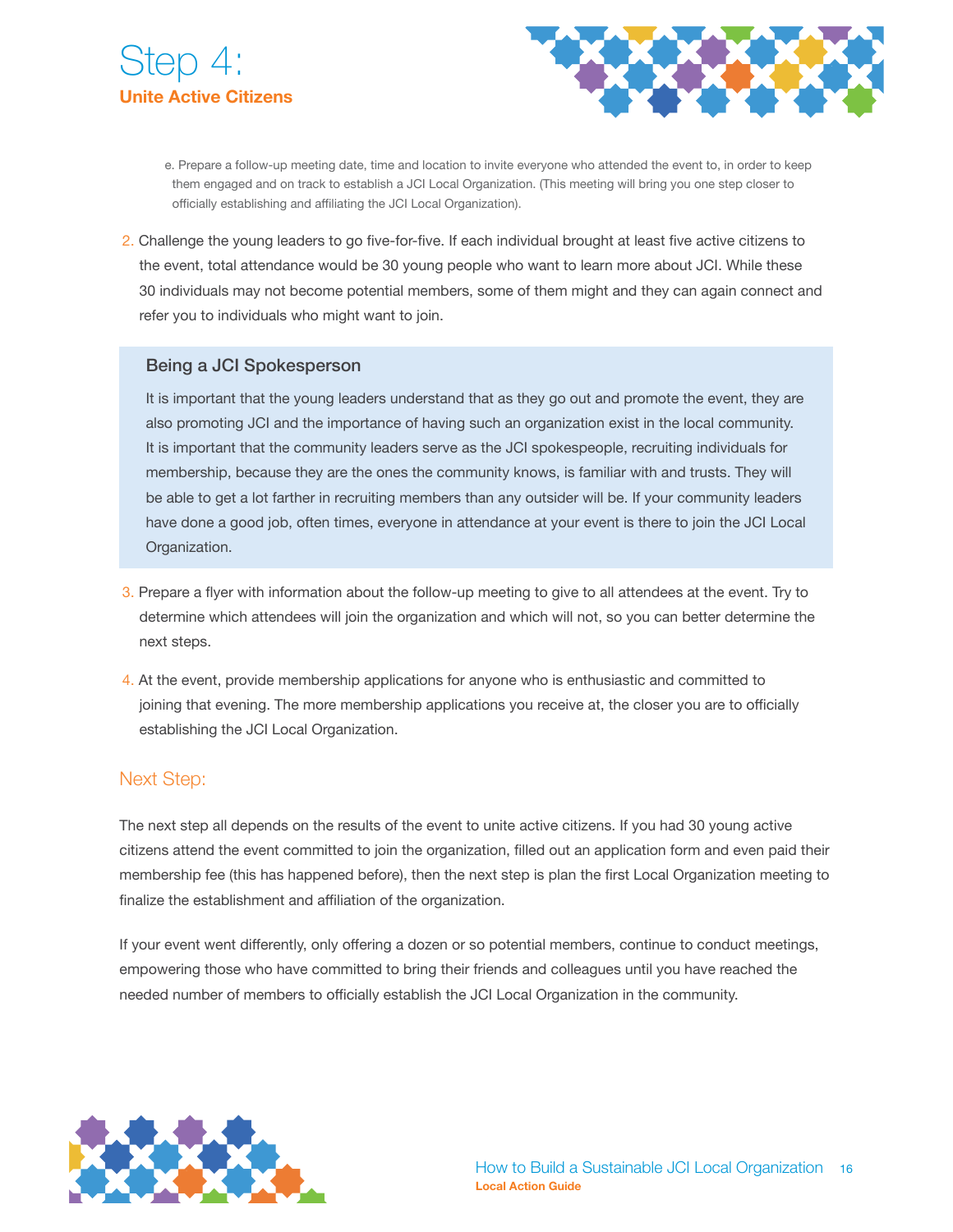# Step 5: **Build an Impactful JCI Local Organization**



Building an impactful JCI Local Organization often takes the most planning and efort because ultimately this step never ends. There is always room for JCI to expand its impact within local communities. However. there is a range of activities that should be conducted within the frst few months of a JCI Local Organization's existence in the community, to ensure the organization will exist creating sustainable impact for generations to come.

### Actions to Build an Impactful JCI Local Organization:

- 1. Once you have acquired the required number of members to commit to the organization, submit the new JCI Local Organization's application to the governing organization. Usually this requires you to provide contact information for each individual member.
- 2. Collect the dues of each member. This should not be delayed but instead collected with each membership application. Remember, no individual officially becomes a member until they have paid their dues in full.

#### JCI Membership Dues

JCI World Headquarters charges each individual member US \$10.50 to cover the cost of services provided. In addition, each JCI National Organization may also have additional dues that they collect to support the services and activities at the national level. Your Local Organization may also charge additional dues to cover operating costs. At the time of afliation, the international and national dues are the only dues required to be paid.

- 3. Conduct elections for your Local Board of Directors. Often times it will be the fve founding members that are elected as officers, however any member who is of age and has paid can be elected. The Board will be responsible for managing the new Local Organization and overseeing the remainder of the afliation process. Your Local Organization will be required to submit the names of its elected officers to be fully affiliated.
- 4. Now that you have an elected Board of Directors, the Local Organization's leadership must work together to draft a Local Organization Constitution. It is important that they use both the international Constitution and their National Organization's Constitution as a guide, as all three documents should be aligned. You can refer to the Creating a Local Organization Constitution Action Guide for support in this area.
- 5. Once your organization is fully afliated to the JCI network, it is time to organize a Charter night to recognize its establishment and officially induct all founding members of the organization.

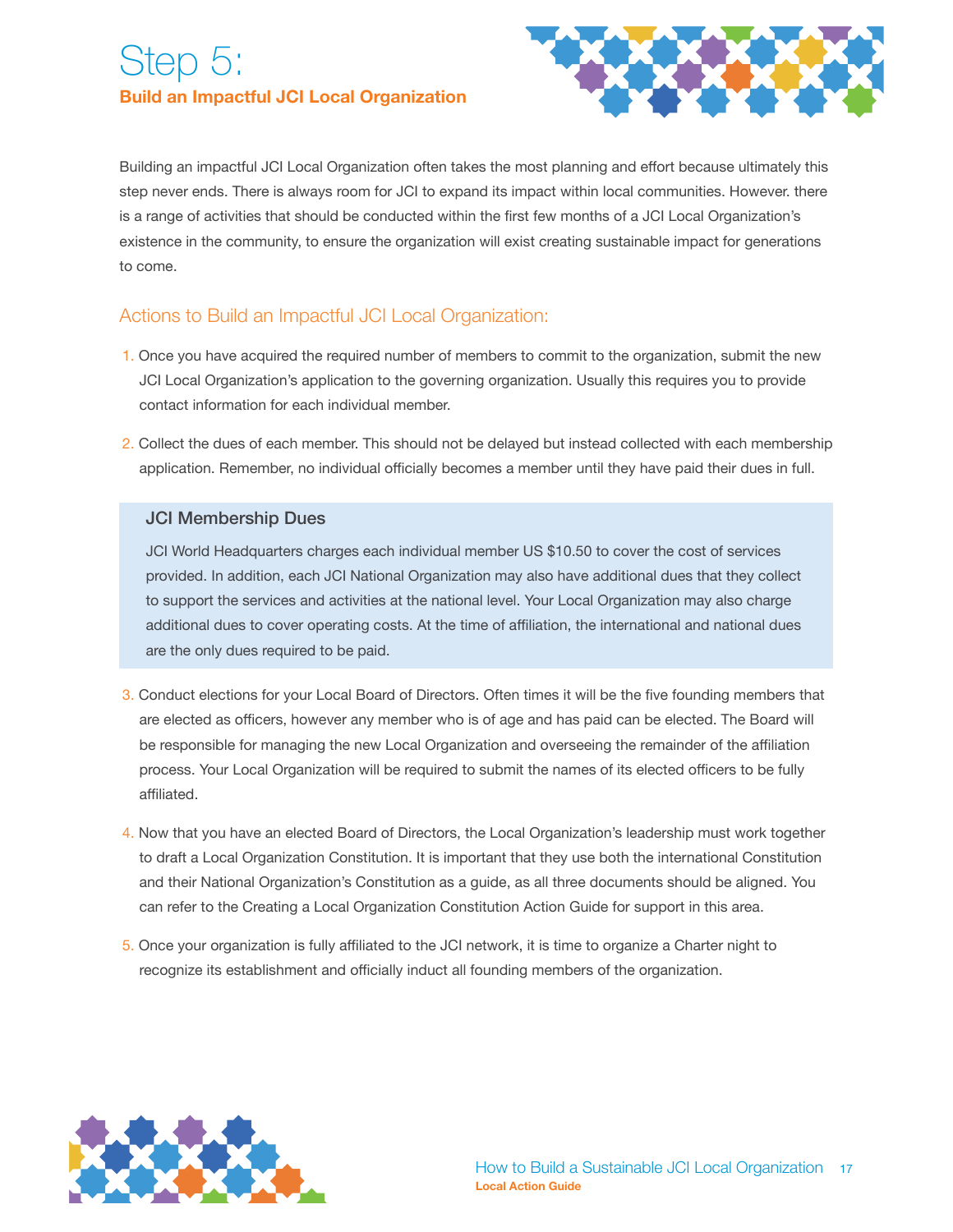# Step 5: **Build an Impactful JCI Local Organization**



#### Celebrate with a Charter Night

The charter night is a signifcant night for the new JCI Local Organization. It publicly demonstrates and reaffirms the commitment of the JCI Local Organization to creating positive change in the local community. The event should be more formal than regular organizational meetings and should include recognition of local sponsors, supporters and important stakeholders in attendance. You may decide to offer one of these individuals the opportunity to speak at the event. The program should include an orientation of the organization's philosophy, mission and vision. In addition, it should have a formal induction of the members of the organization. Beyond that, you and the Local Organization can get creative to make your charter night a memorable night for the new JCI members and the local community.

6. Equip your JCI Local Organization for success by utilizing the numerous resources and materials that will set your organization apart from other local civic groups.

#### JCI Local Organization Administrative Resources

JCI has developed a number of administrative resources to help you achieve the JCI Mission in your local community. Follow these steps to access these resources:

- Ensure your Local Organization is registered on the JCI Website.
- Activate all members of the Local Organization on the JCI Website and inform them of how to access their accounts.
- Register all local officers on the JCI Website so they can stay connected and informed of opportunities for impact.
- Navigate the JCI Website to discover the JCI Library and additional resources, materials and tools to support your local activities.
- Create your own Local Organization website to communicate to the community about the organization and its projects, activities and events.
- 7. Now that your organization is established, it is time to get to work. Within the frst month of your Local Organization being afliated, the organization, led by the Local Board of Directors, needs to develop a short-term plan of action to keep the organization active and engaged in the communitity.

#### Plan for Impact

As soon as the JCI Local Organization is established, begin thinking about your next steps by developing a short-term plan of action for the next 3 to 6 months. It should include activities to get the Local Organization involved in the community, raise awareness, generate funds for projects, engage young people and further identify and understand the needs of the community. It should also incorporate the recommended sustainable follow up plan described next.

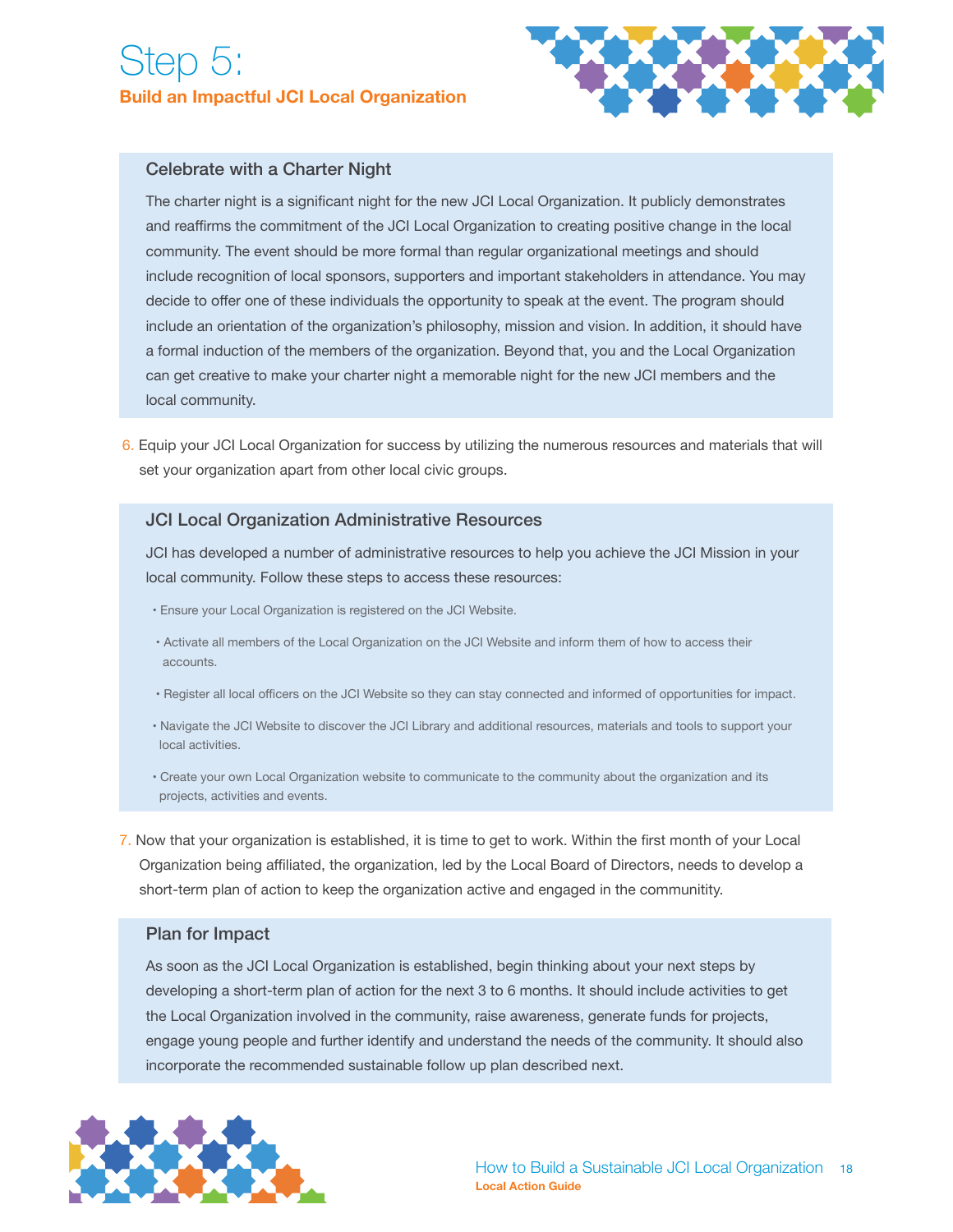# Follow-Up **The Sustainable Follow-Up**



The sustainable follow-up plan outlines key activities that the committee should ensure is being conducted by or offered to the new JCI Local Organization. The plan is to be implemented within the first year of existence and activities are listed in the recommended order that they be provided and/or conducted, however they can also be done in the order that makes the most sense for the Local Organization.

### 1. Establish Consistency

It is important that the organization establish a regular meeting time, date and location. In addition, the board members should all understand their role and responsibilities and be held accountable.

### 2. JCI Membership Orientation

It is important that all new members have a basic understanding of the organization in terms of who we are, what we do and how we do it. This orientation should be offered regularly as new members continue to join the organization.

### 3. Create a Long-Term Strategic Plan

It is important that the Local Organization consider the long-term impact it wants to achieve in the community over the next 5, 10 and 30 years. Organize a strategic planning session to outline those long-term goals and strategies to achieve them. Use the JCI Mission and current JCI Strategic Plan as a guide.

### 4. Create an Annual Plan of Action

Once you have a long-term strategic plan, the Local Organization must create an annual plan of action for the upcoming calendar year. The plan of action should support the achievement of their long-term goals and be aligned to JCI's international plan of action for the same year.

### 5. Launch Regular Communications

Internal and external communications are important for the long-term success of your Local Organization. Keep all members informed of meetings, their outcomes and on-going activities while also communicating these opportunities to the community.

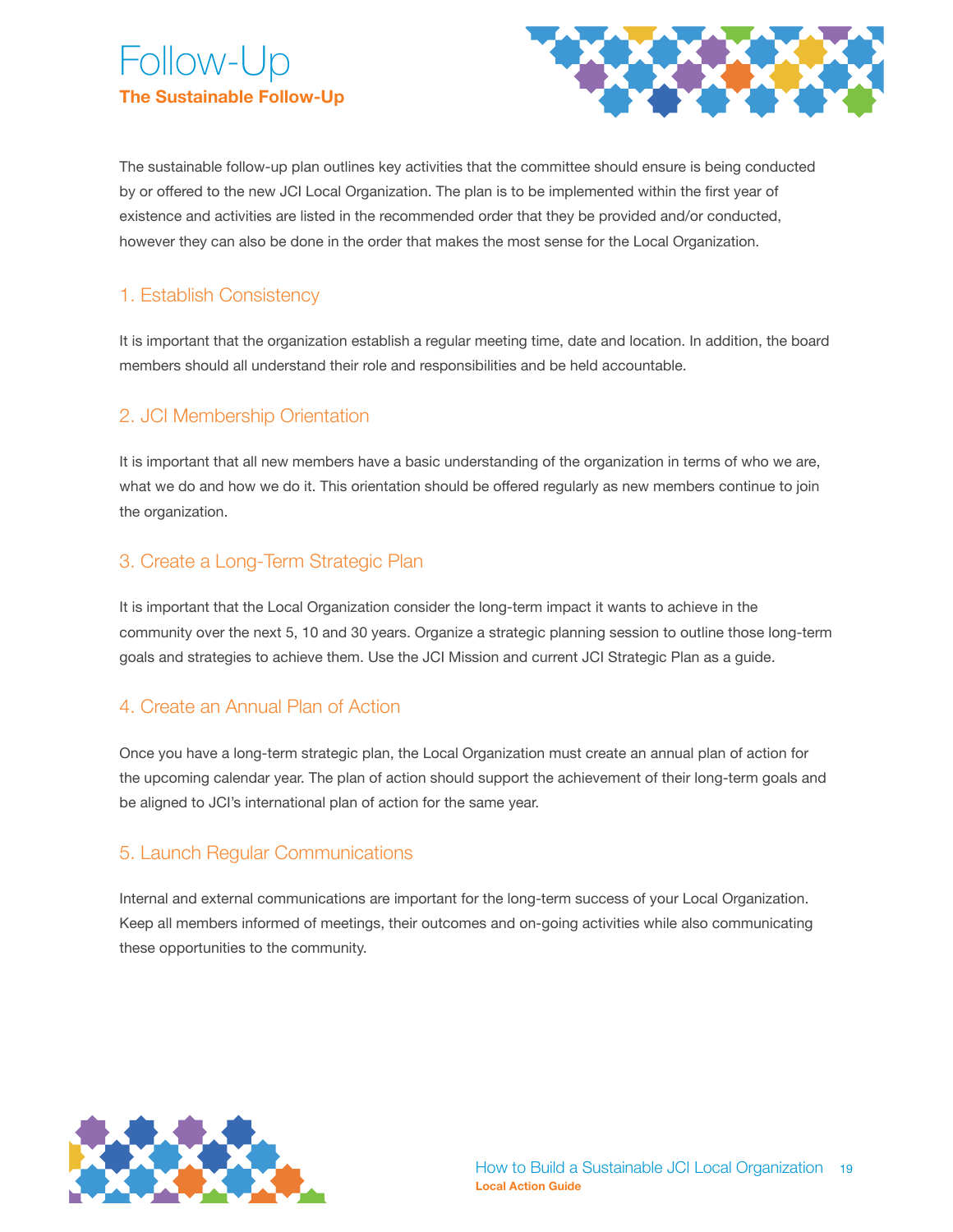# Follow-Up **The Sustainable Follow-Up**



# 6. Engage in the Community Need

Get your organization involved in the community by participating in projects and activities organized by other civil society organizations. Encourage the new organization to engage with groups working to address the same community's needs.

# 7. Provide JCI Training

Deliver JCI Achieve, JCI Impact and JCI Admin courses to the new organization so that they can understand the JCI Mission and Vision and also how the JCI Active Citizen Framework will help formulate projects to achieve them.

# 8. Conduct a JCI Active Citizen Framework Project

As soon as the organization is started, it must be active in the community. Using the JCI Active Citizen Framework as a guide, inspire them to take grassroots action to create a project that addresses the community's needs.